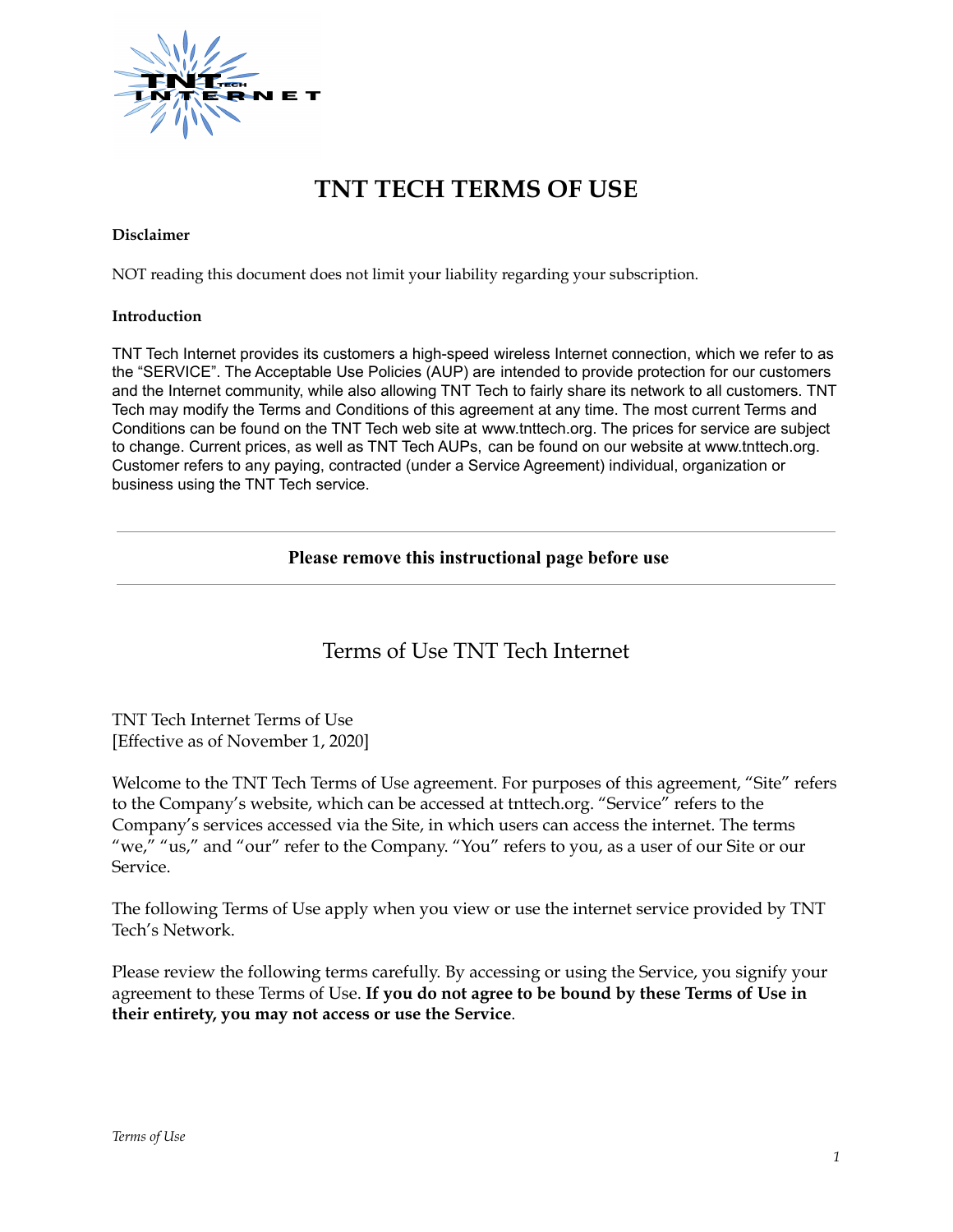

# **CONTRACTS**

Upon service installation, there is an agreement to month to month service throughout the duration of the usage. If installation payments have been created, you are liable for the entire billed amount regardless of ending service.

Payments made for the year in advance do not act as binding contracts and can be broken with the remaining amount refunded back to you.

# **PRIVACY POLICY**

TNT Tech respects the privacy of its Service users. Please refer to the TNT Tech's Privacy Policy (www.tnttech.org/terms-conditions) which explains how we collect, use, and disclose information that pertains to your privacy. When you access or use the Service, you signify your agreement to the Privacy Policy as well as these Terms of Use.

#### **30-DAY MONEY BACK GUARANTEE**

In the first 10 days, if you are not satisfied with the performance of the service we will give a full refund on the initial monthly fee for service; with the exception of any custom installation fees charged by our contractor(s). Service and Service Agreement will be immediately terminated upon notice of dissatisfaction. There will be no refunds on prepaid services after 10 days. If you're moving, please email cassie@tnttech.org to arrange cancellation.

# **USE SERVICE AT YOUR OWN RISK**

The customer is solely responsible for the content of communications on the Internet. The service provided by TNT Tech is "as is" and at your own risk. TNT Tech denies any responsibility for the accuracy of information obtained through the service. The transmission of data over an Internet connection is subject to errors, delays, and interruptions. TNT Tech is not responsible or liable for any errors, delays, or interruptions. The customer understands that current regulatory and technical issues prohibit expectation of privacy when using Internet services.

#### **SERVICE DISRUPTIONS**

TNT Tech does not guarantee uninterrupted service. We will not and cannot be responsible for any disruption of Internet connectivity due to power outages, network faults or acts of the big man (GOD), TNT Tech equipment malfunction or any natural disaster (including weather). All Internet service is provided on an "as is" and "as available" basis. TNT Tech does not guarantee any loss of service time, transmission errors, connectivity or quality of service. The customer acknowledges and agrees that the service is not intended to be, and will not be used as, your primary or "life-line" telecommunications service.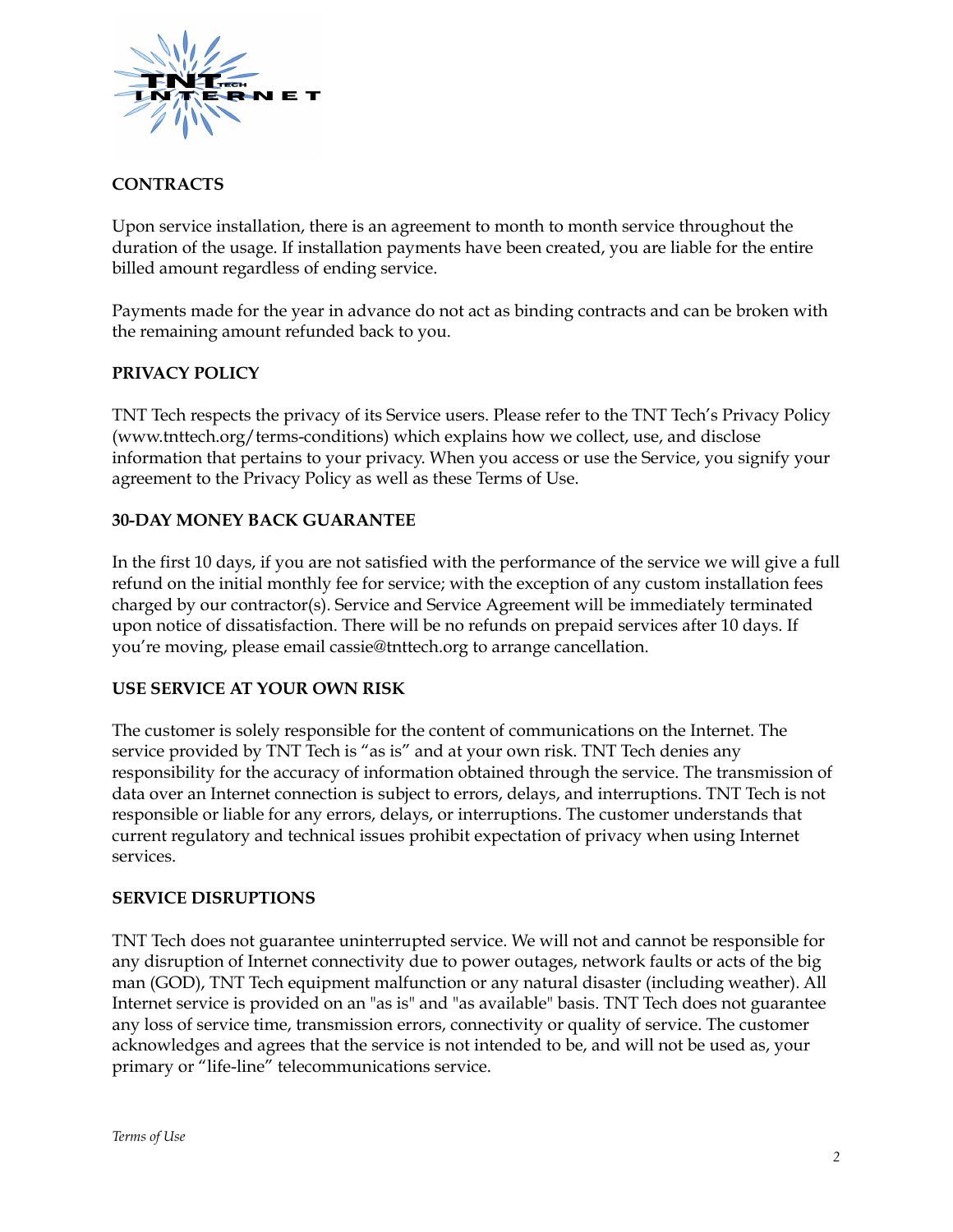

# **INSTALLATION**

The customer authorizes TNT Tech or its contractor(s) to install the necessary wiring and Subscriber Unit (SU/CPE) required for wireless Internet service on the premises specified by the customer at the time of installation. The standard installation includes the mounting of an antenna and/or SU/CPE, a wireless transceiver on the outside of the house and/or building, the routing of cable(s) by the most direct path to one computer and/or router on the customer's premises. Fishing of walls and/or attic crawling is not included with standard installation. The connecting of multiple computers at the customer's premises may require additional costs in equipment and wiring. Any requests for custom installation work will require additional charges by our contractor(s). TNT Tech and its contractor(s) will not be liable for any alterations to customer's premises that result from the installation or removal of the SU and/or wiring including any holes in walls, cable wiring or antenna mounting brackets; although great care will be used to make the installations reasonably appealing.

# **OBSTRUCTIONS**

Wireless Internet communications is dependent on a clear Line of Sight to the Access Point (AP), which is the point where the wireless connects to our broadband ISP partner(s). TNT Tech will make every reasonable effort to provide our customer with the best service possible. Unfortunately, some locations could experience changes in service due to seasonal changes, i.e. spring and summer foliage, which in turn affects the line of sight to the AP. TNT Tech will make every reasonable effort to relocate or realign the SU. However TNT Tech cannot prevent Line of Sight problems, and therefore cannot guarantee service or be liable for any loss of service.

# **PAYMENT POLICY**

TNT Tech will invoice its customers monthly by email only, with the exception of the first invoice which will include equipment and set up fee, and is due at the time of installation, unless a payment plan of two months has been requested. The invoice balance may be paid via credit card, debit card, PayPal, or check only. The payment will be invoiced upon installation day and is due within a week (7 days) of installation. Monthly service charges will be billed on the first (1st) of each month and due within the first week (7 days) of the month of service. Any account not paid in the first two days previous to due date will experience a \$5.00 late fee. Any account not paid within 5 days will experience suspended service with a \$20.00 late fee. After 14 days of unpaid bill, the antenna will be removed and collected by TNT Tech. If there is a request to be reconnected, all late fees must be paid and initial installation fee must be paid. A deposit or full annual payment may be required to reconnect.

# **UNACCEPTABLE USE**

TNT Tech may, at its discretion, immediately terminate or reduce service to the customer upon any single or multiple incidents of the following conditions: A. Failure to pay service fees in a timely manner; B. Interfering with the distribution of Internet service to other customers and/or their equipment on the TNT Tech wireless network (see also AUP); C. Propagation of computer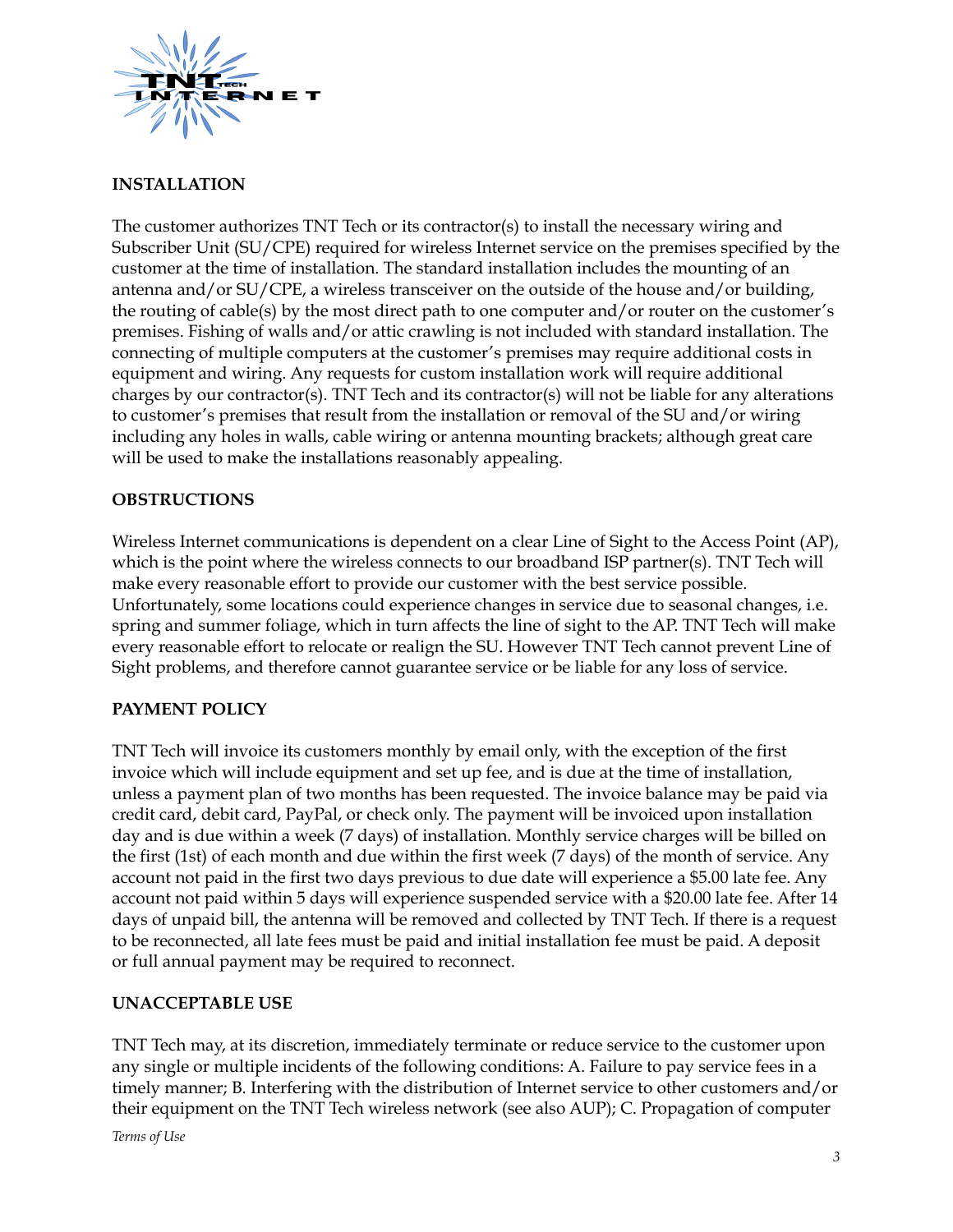

viruses and/or spyware (see also AUP); D. Unauthorized entry into another person(s) or organization(s) computer, systems, and/or information (see also AUP); E. Unsolicited blanket emailing known as "spamming", (see also AUP); F. Any violation of local, state, federal or international law or that of any Sovereign Nation, as well as TNT Tech AUPs; and G. Forgetting to send your Mom a card on Mother's day.

# **EXCESSIVE BANDWIDTH CONSUMERS**

Customer activities that consume unusually large amounts of bandwidth can be multiple computers on the same connection, programs or servers which provide services to others via the TNT Tech network, streaming movies and music and some types of gaming software. When excessive consumption of bandwidth over the Pricing Plan Limit by a customer prevents all customers fair access to the TNT Tech wireless network, we reserve the right to take necessary steps to correct the problem. These steps include, but are not limited to: limiting bandwidth, disabling communication protocols, and discontinuing service without prior notice.

#### **SERVICE SHARING**

If at any time TNT Tech discovers that the customer is sharing their service or has networked to others outside of the premises, without the express written consent of TNT Tech, service will be immediately terminated to the customer with no refunds of any kind.

# **INDEMNIFICATION**

Customer agrees to indemnify and hold harmless TNT Tech, it's owner(s), partner(s) and contractor(s) against all losses, liabilities, judgments, awards and costs (including legal fees and expenses) arising out of or relating to any and all claims and/or losses accruing or resulting from the installation of service, equipment, materials or supplies in connection with the performance of this agreement, to any and all customers and/or any other person, firm, organization or corporation.

# **CUSTOMER EQUIPMENT**

TNT Tech is not responsible for maintaining or supporting any equipment owned by the customer, and is not liable for any damages to the customer's SU/ CPU, computer(s) or other equipment. For security reasons, customers may have limited log in availability to their SU or CPU while on the TNT Tech network.

#### **SPAMMING**

Spamming is the sending of unsolicited e-mails (see also TNT Tech AUP). TNT Tech will not tolerate any type of spamming. Internet service of a spamming customer will be immediately disconnected without prior notice and will not be eligible for any refund(s) for termination of service due to spamming.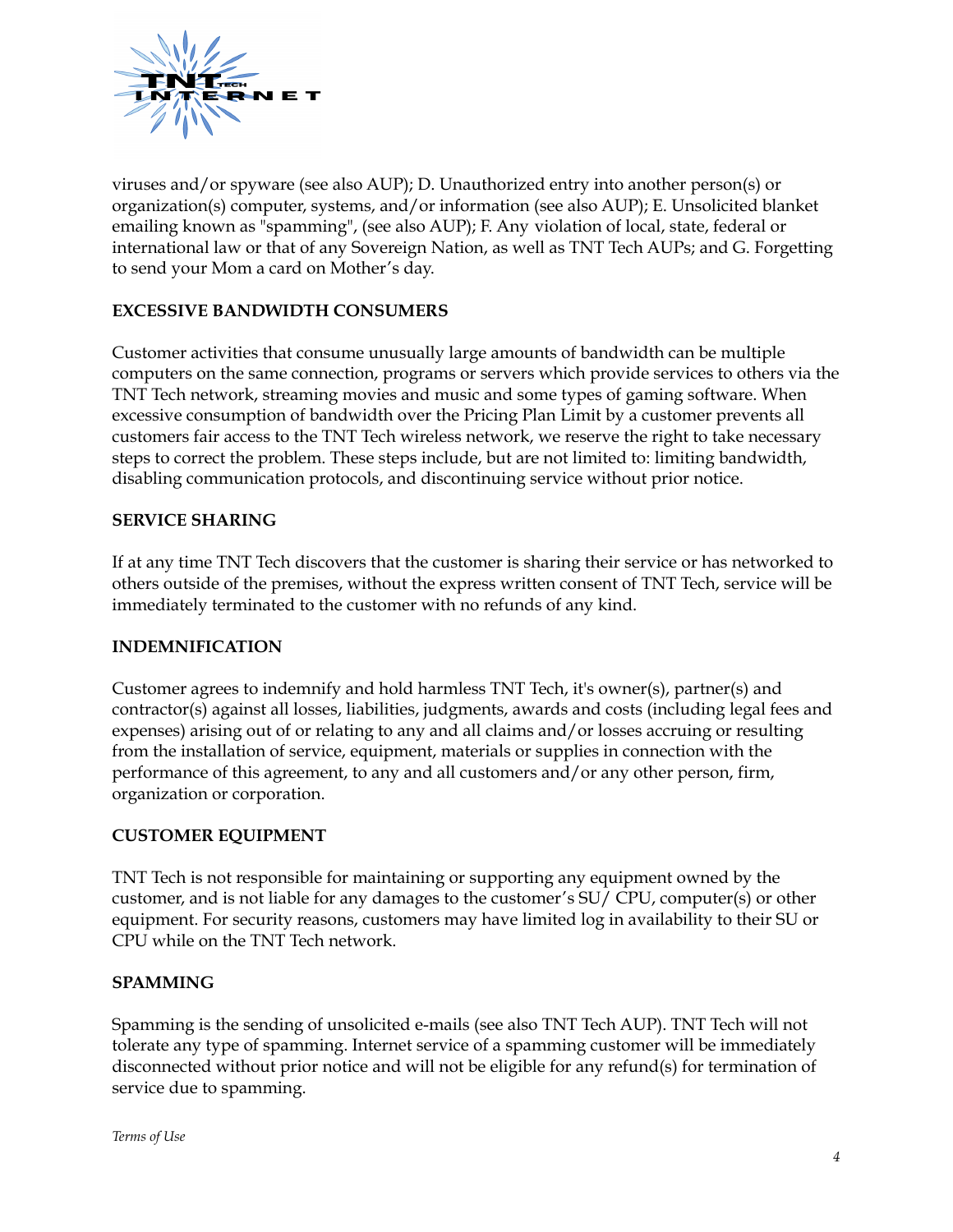

# **CANCELLATION**

All customers are bound by a stated and visible service agreement. A customer wishing to cancel service may do so at any time. No prorated refunds will be given if service is ended before the end of the monthly billing. TNT Tech will not refund any "set-up" or "installation" fees after the first 14 days. Any discounted rates or service referral credits shall be forfeited on early cancellations. The customer will continue to be liable under these Terms and Conditions as well as the service agreement for all fees and charges until such time as the service agreement has been properly terminated or we have acknowledged such termination in writing.

# **REFERRAL CREDIT**

Refer your neighbor and you'll receive a \$20.00 service credit on your service plan. The \$20.00 credit will apply to the following month's bill. If multiple referrals are issued within the same month, the monetary credit will fall into the following month. Only one credit given per referred new customer. Limited to not more than 12 credits per customer, per year, will be given (Jan 1 to Dec 31). The name of the referral must be given at or before the time of installation of the referred new customer.

# **GENERAL TERMS**

If any part of this Terms of Use agreement is held or found to be invalid or unenforceable, that portion of the agreement will be construed as to be consistent with applicable law while the remaining portions of the agreement will remain in full force and effect. Any failure on our part to enforce any provision of this agreement will not be considered a waiver of our right to enforce such provision. Our rights under this agreement survive any transfer or termination of this agreement.

You agree that any cause of action related to or arising out of your relationship with TNT Tech must commence within ONE year after the cause of action accrues. Otherwise, such cause of action is permanently barred.

These Terms of Use and your use of the Site are governed by the federal laws of the United States of America and the laws of the State of Colorado, without regard to conflict of law provisions.

We may assign or delegate these Terms of Service and/or our Privacy Policy, in whole or in part, to any person or entity at any time with or without your consent. You may not assign or delegate any rights or obligations under the Terms of Service or Privacy Policy without our prior written consent, and any unauthorized assignment or delegation by you is void.

YOU ACKNOWLEDGE THAT YOU HAVE READ THESE TERMS OF USE, UNDERSTAND THE TERMS OF USE, AND WILL BE BOUND BY THESE TERMS AND CONDITIONS. YOU *Terms of Use*